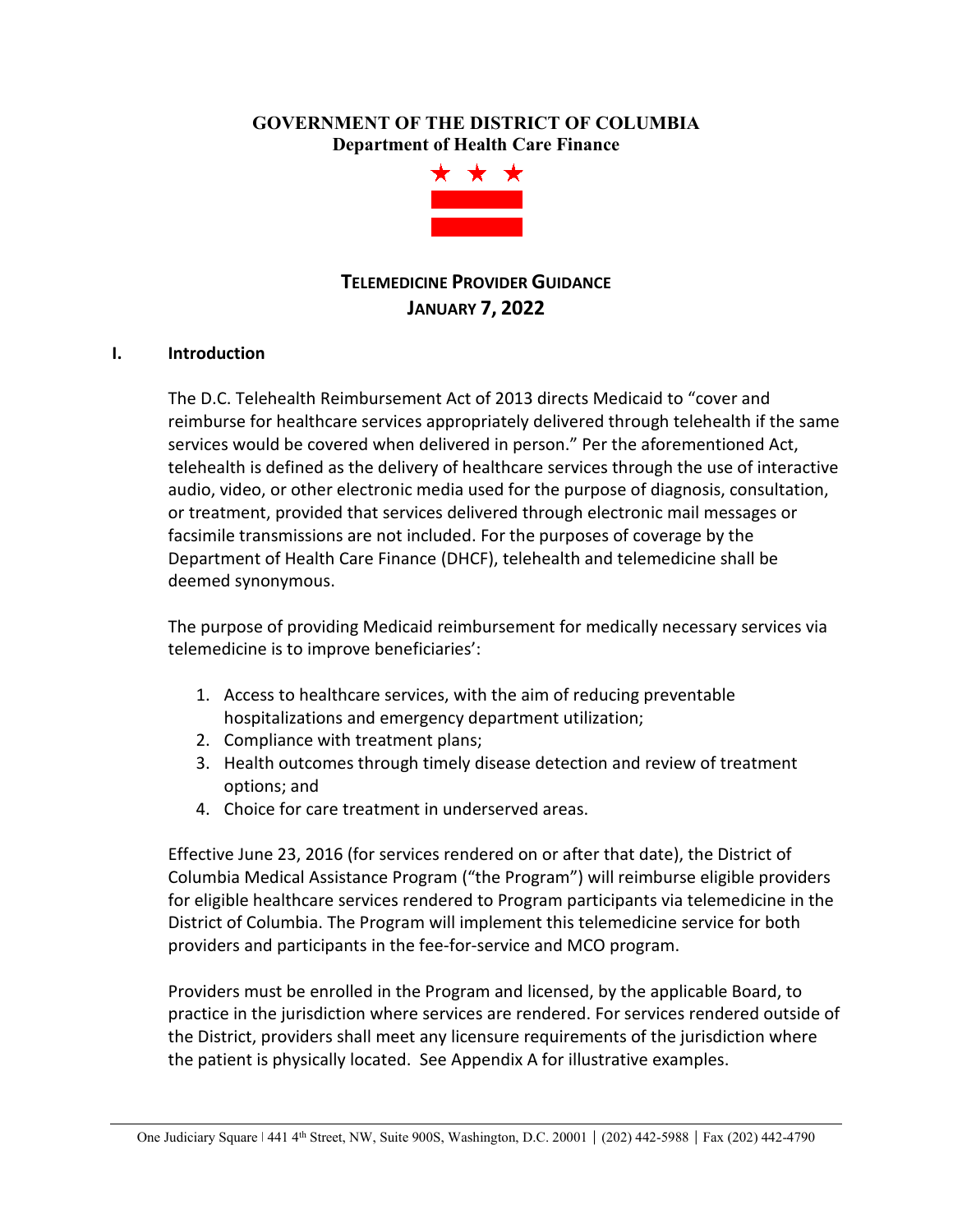This manual contains information about the telemedicine service program, including provider and participant eligibility, covered services, and reimbursement, consistent with Section 910 of Chapter 9 (Medicaid Program) of Title 29 (Public Welfare) of the District of Columbia Municipal Regulations (DCMR).

#### **II. Telemedicine Service Model**

Telemedicine is a service delivery model that delivers healthcare services through a twoway, real-time interactive video-audio communication or audio-only communication for the purpose of evaluation, diagnosis, consultation, or treatment. Eligible services can be delivered via telemedicine when the beneficiary is at the originating site, $1$  while the eligible "distant" provider renders services via the audio/video or audio-only connection.

Pursuant to the D.C. Telehealth Reimbursement Act of 2013, the Program will not reimburse for service delivery using e-mail messages or facsimile transmissions.

## **III. Participant Eligibility**

The program shall reimburse approved telemedicine providers only if participants meet the following criteria:

- 1. Participants must be enrolled in the District of Columbia Medical Assistance Program;
- 2. Participants must be physically present at the originating site at the time the telemedicine service is rendered<sup>1</sup>; and
- 3. Participants must provide written or verbal consent to receive telemedicine services in lieu of in-person healthcare services, consistent with all applicable District laws.

A provider shall document the beneficiary's consent to receive telemedicine services in writing. Written consent includes any method that documents in writing the beneficiary's agreement to receive the service via telemedicine, including but not limited to an e-mail, text message, or signed PDF. If verbal consent is obtained, a detailed service note that describes the beneficiary's verbal consent is required.

## **IV. Provider Site Eligibility[2](#page-1-1)**

<span id="page-1-0"></span><sup>1</sup> When clinically indicated, an originating site provider or its designee shall be in attendance during the patient's medical encounter with the distant site professional. An originating site provider shall not be required to be in attendance when the beneficiary prefers to be unaccompanied because the beneficiary feels the subject is sensitive. An originating site provider shall note their attendance status in the patient's medical record.<br><sup>2</sup> All individual practitioners shall be licensed in accordance with the District of Columbia Health Occupations Revision Act of

<span id="page-1-1"></span><sup>1985,</sup> effective March 25, 1986 (D.C. Law 6-99; D.C. Official Code §§ 3-1201 et seq. (2007 Repl. & 2012 Supp.)) or the jurisdiction where services are rendered and any implementing regulations.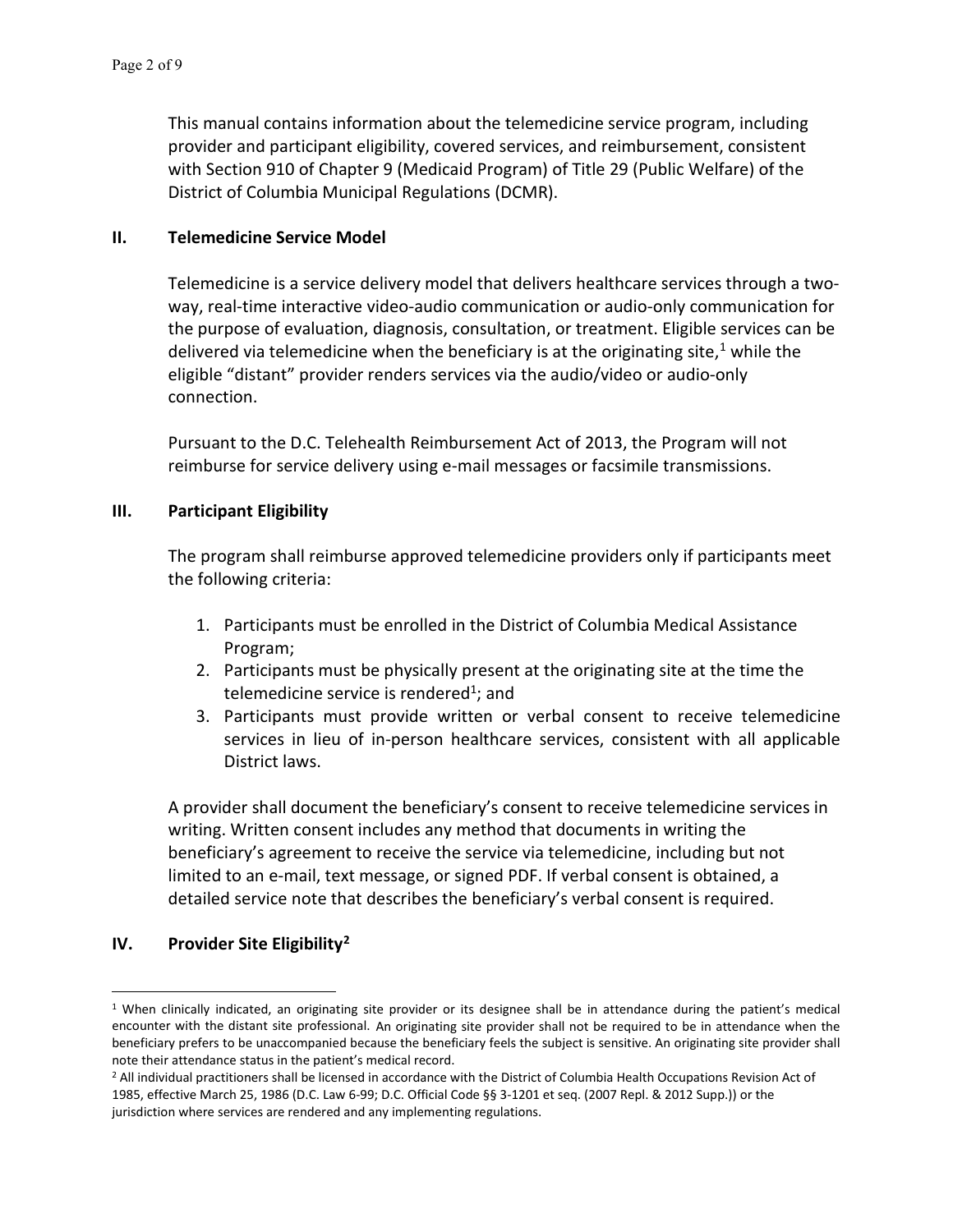The following shall be considered an *originating site* for service delivery via telemedicine.<sup>[3](#page-2-0)</sup>

- Hospital
- Nursing Facility
- Federally Qualified Health Center
- Clinic
- Physician Group/Office
- Nurse Practitioner Group/Office
- District of Columbia Public School (DCPS)
- District of Columbia Public Charter School (DCPCS)
- Mental Health Rehabilitation Service (MHRS) provider, Adult Substance Abuse Rehabilitation Service (ASARS) provider, and Adolescent Substance Abuse Treatment Expansion Program (ASTEP) provider[4](#page-2-1)
- The beneficiary's home or other settings identified in guidance published on the DHCF website at dhcf.dc.gov.

The following providers shall be considered a *distant site* for service delivery via telemedicine.

- Hospital
- Nursing Facility
- Federally Qualified Health Center
- Clinic
- Physician Group/Office
- Nurse Practitioner Group/Office
- DCPS
- DCPCS
- MHRS provider, ASARS provider, and ASTEP provider<sup>[5](#page-2-2)</sup>

At the discretion of the rendering provider, personnel delivering telemedicine services may work remotely, as long as all other requirements in the rule are met. See subsequent sections for guidance on specific requirements related to technology (X), documentation in medical records (XI), and confidentiality (XII).

## **V. Provider Reimbursement**

<span id="page-2-0"></span><sup>&</sup>lt;sup>3</sup> Providers will not receive add-on payments such as transaction fees or facility fees; to receive reimbursement; originating site providers must deliver an eligible service, distinct from the service delivered at the distant site, in order to receive reimbursement

<span id="page-2-1"></span><sup>4</sup> MHRS, ASARS, and ASTEP providers must have the appropriate required certification from the Department of Behavioral Health

<span id="page-2-2"></span><sup>5</sup> Providers must have the appropriate required certification from the Department of Behavioral Health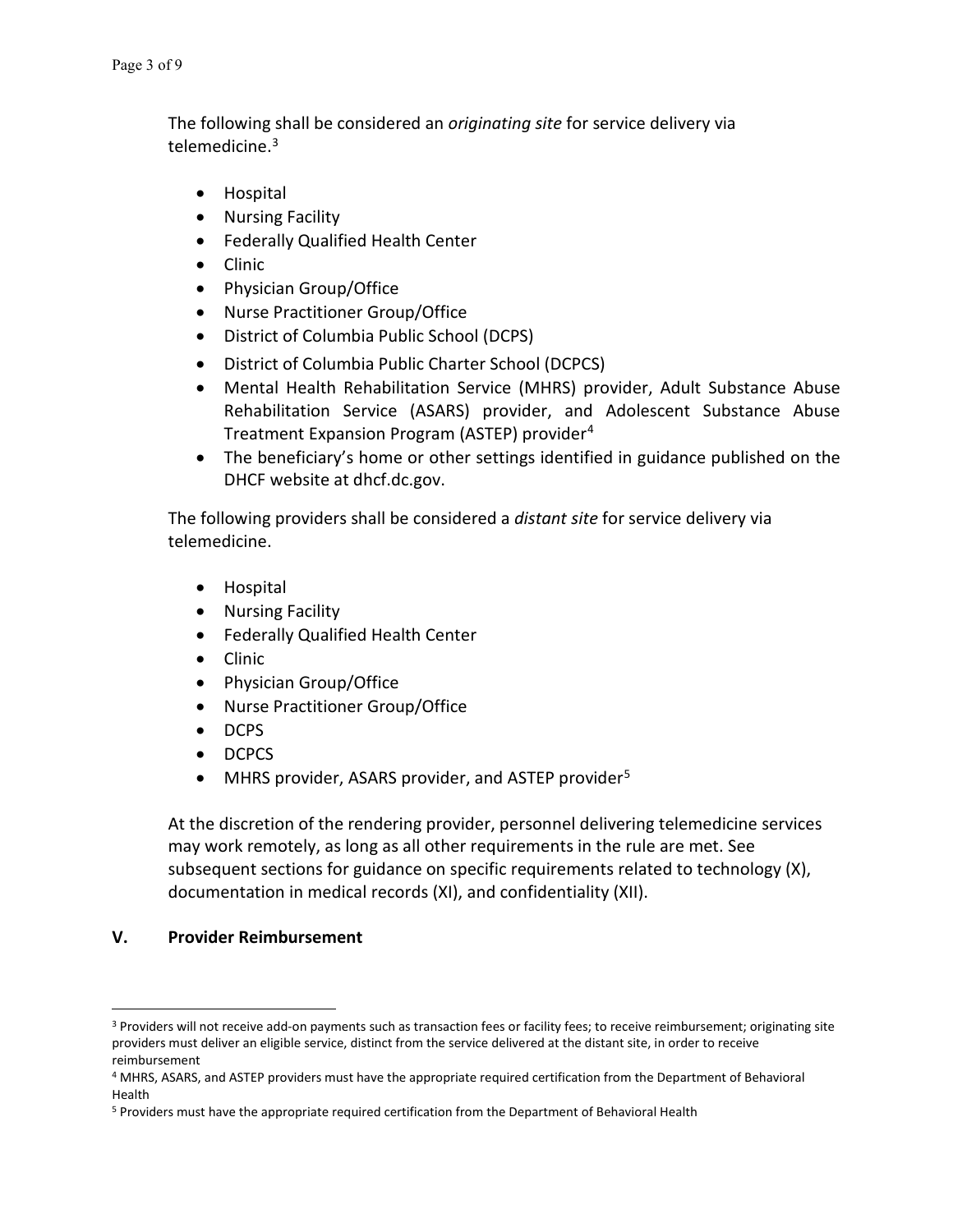D.C. Medicaid enrolled providers are eligible to deliver telemedicine services, using feefor-service reimbursement, at the same rate as in-person consultations. All reimbursement rates for services delivered via telemedicine are consistent with the District's Medical State Plan and implementing regulations. For originating site providers, exceptions to Medicaid reimbursement are outlined in Sections VI, VII, and VIII.

Telemedicine providers will submit claims in the same manner the provider uses for in person services. When billing for services delivered via telemedicine, distant site providers shall enter the "GT" (via real-time interactive video-audio communication) procedure modifier on the claim.

Additionally, the distant site provider must report the *National Provider Identifier* (NPI) of the originating site provider in the "referring provider" portion of the claim. In the event the beneficiary's home is the originating site, the distant site provider must bill using the GT modifier and specify the place of service "02."

Services billed where telemedicine is the mode of service delivery, but the claim form and/or service documentation do not indicate telemedicine (using the procedure modifiers or appropriate revenue codes and indicating the originating site provider's provider identification number) are subject to disallowances in the course of an audit.

## **VI. Federally Qualified Health Center (FQHC) Reimbursement**

In accordance with the District's Prospective Payment System (PPS) or alternative payment methodology (APM) for FQHCs, the following reimbursement parameters will be established for the purposes of telemedicine in the District:

- Originating Site: An FQHC provider must deliver an FQHC-eligible service in order to be reimbursed the appropriate PPS, APM, or fee-for-service (FFS) rate at the originating site;
- Distant Site: An FQHC provider must deliver an FQHC-eligible service that is listed in Appendix A in order to be reimbursed the appropriate PPS, APM, or FFS rate; and
- Originating and Distant Site: If both the originating and the distant site are FQHCs, for both to receive reimbursement, each site must deliver a different PPS or APM service (e.g. medical or behavioral). If both sites submit a claim for the same PPS or APM service (e.g. medical), then only the distance site will be eligible to receive reimbursement.

## **VII. Education-Related Services Reimbursement**

The scope of covered Medicaid telemedicine services includes individual fee-for-service providers that deliver services under the Office of the State Superintendent of Education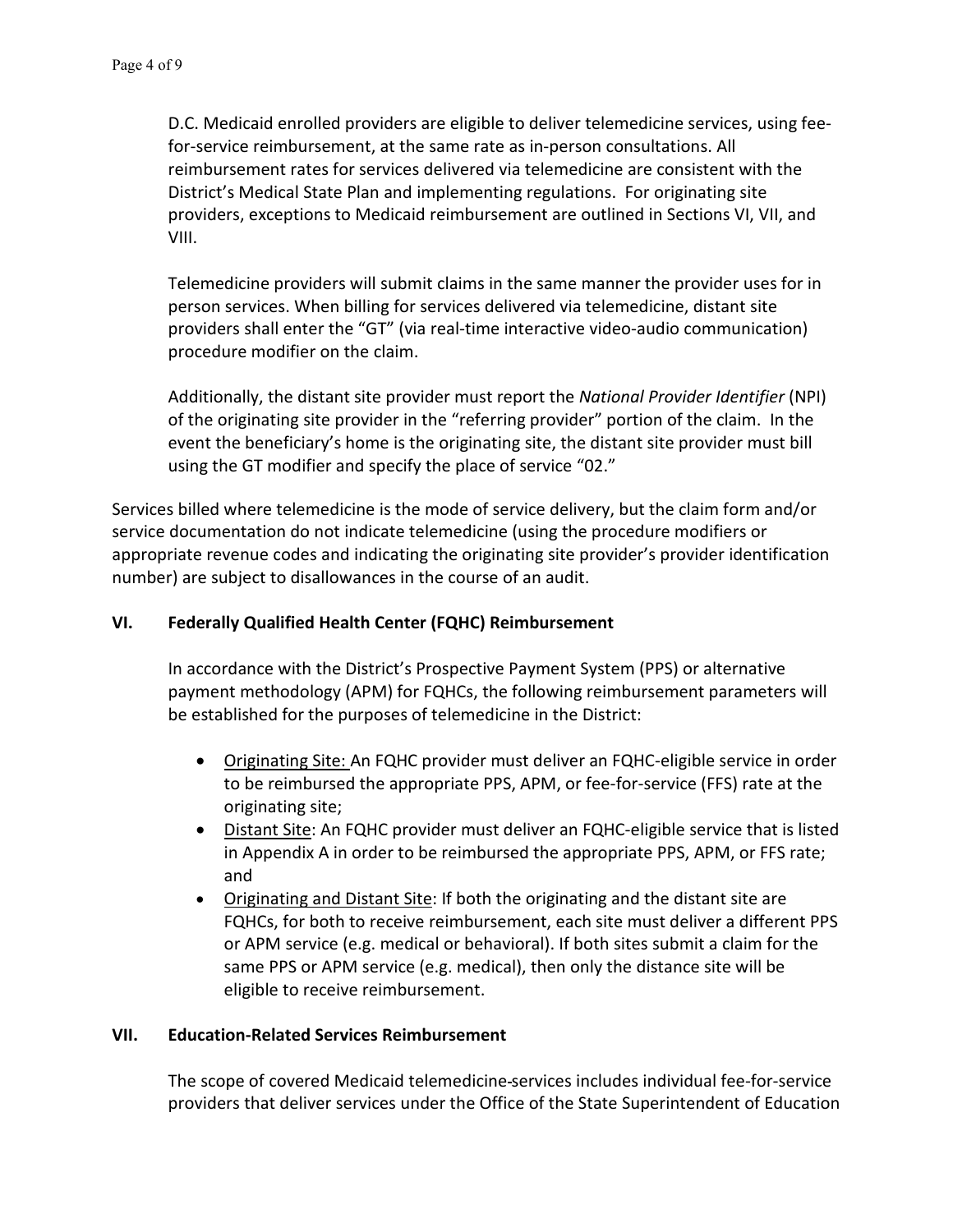(OSSE) through the Strong Start DC Early Intervention Program (DC EIP). OSSE shall only bill for distant site services that are allowable healthcare services to be delivered by the individual fee-for-service providers delivering DC EIP services under them and can be delivered at the standard of care via telemedicine.

In accordance with the DCPS/DCPCS Medicaid payment methodology, the following reimbursement parameters will be established for the purposes of telemedicine in the District:

- The LEA shall only bill for distant site services that are allowable healthcare services to be delivered at DCPS/DCPCS and can be delivered at the standard of care via telemedicine;
- The LEA shall provide an appropriate primary support professional to attend the medical encounter with the member at the originating site. In instances where it is clinically indicated, an appropriate healthcare professional shall attend the encounter with the member at the originating site.  $1$

## **VIII. Covered Services**

Services that can be delivered via telemedicine include:

- Evaluation and management;
- Consultation of an evaluation and management of a specific healthcare problem requested by an originating site provider;
- Behavioral healthcare services including, but not limited to, psychiatric evaluation and treatment, psychotherapies, and counseling; and,
- Speech therapy.

The provider shall determine if the service can reasonably be delivered at the standard of care via telemedicine.

## **IX. Excluded Services**

The Program will not reimburse telemedicine providers for the following:

- Incomplete delivery of services via telemedicine, including technical interruptions that result in partial service delivery.
- When a provider is only assisting the beneficiary with technology and not delivering a clinical service.
- For a telemedicine transaction fee and/or facility fee.
- For store and forward and remote patient monitoring.

## **X. Technical Requirements**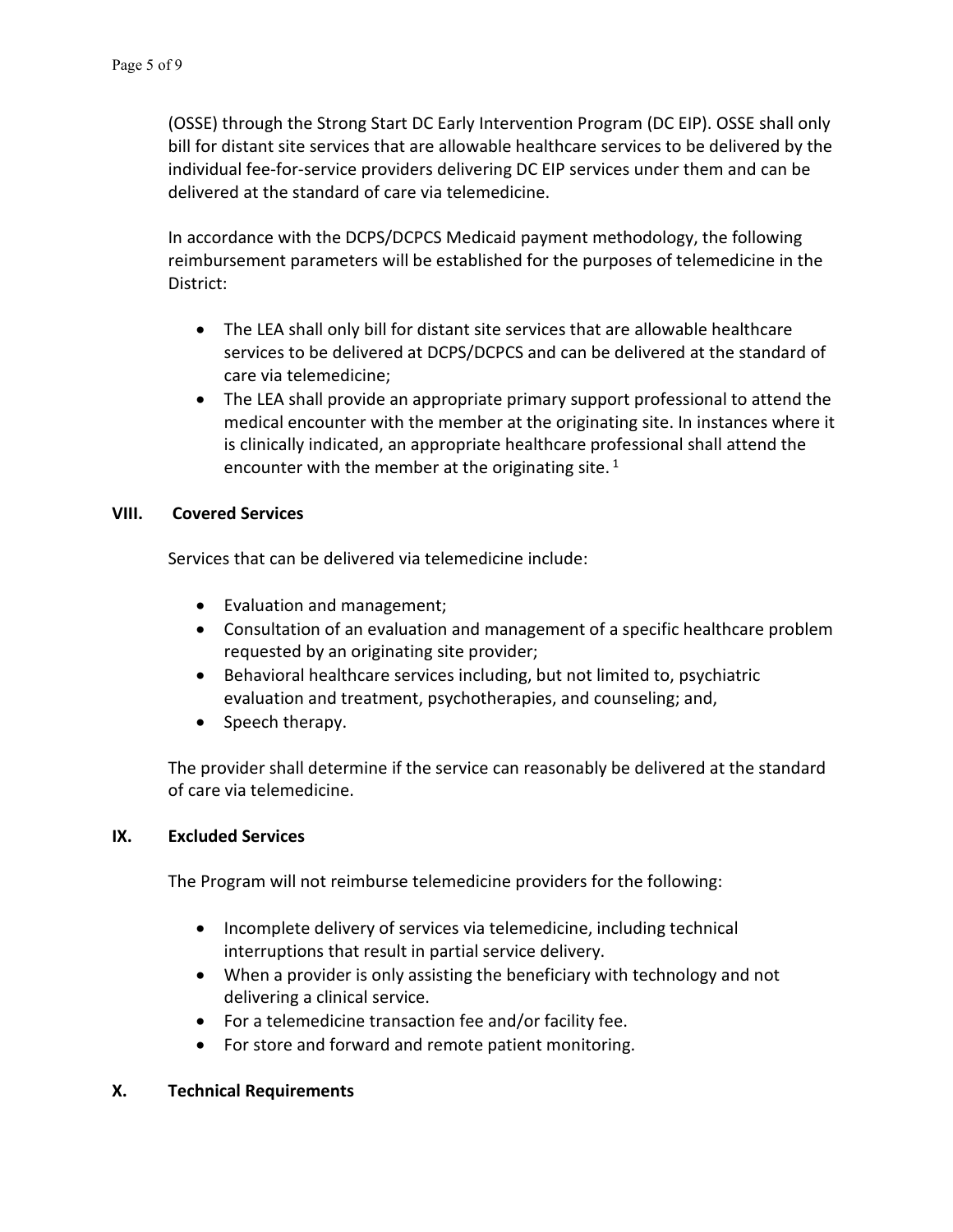Providers delivering healthcare services through telemedicine shall adopt and implement technology in a manner that supports the standard of care to deliver the required service. Equipment utilized for telemedicine must be of sufficient audio quality and visual clarity as to be functionally equivalent to a face-to-face encounter for professional medical services.

Providers shall, at a minimum, meet the following technology requirements:

- A telemedicine provider that utilizes audio-only communication methods shall use audio equipment that ensures clear communication and includes echo cancellation
- A telemedicine provider that utilizes video-audio communication methods shall:
	- $\circ$  Use a camera that has the ability to manually, or, under remote control, provide multiple views of a patient with the capability of altering the resolution, focus, and zoom requirements according to the consultation;
	- o Use audio equipment that ensures clear communication and includes echo cancellation;
	- o Ensure internet bandwidth speeds sufficient to provide quality video to meet or exceed 15 frames per second;
	- o Use a display monitor size sufficient to support diagnostic needs used in the telemedicine service; and
	- $\circ$  Use technology that creates video and audio transmission with less than 300 milliseconds.
- When a beneficiary's home is the originating site, the distant site provider shall ensure the technology in use meets the minimum requirements set forth in Subsection 910.13.

## **XI. Medical Records**

The originating and distant site providers shall maintain documentation in the same manner as during an in-person visit or consultation, using either electronic or paper medical records, which shall be retained for a period of ten (10) years or until all audits are completed, whichever is longer.

## **XII. Confidentiality**

A telemedicine provider shall develop a confidentiality compliance plan in accordance with guidance from the Department of Health and Human Services, Office of Civil Rights, available at: <http://www.hhs.gov/sites/default/files/hipaa-simplification-201303.pdf> to incorporate appropriate administrative, physical, and technical safeguards around data encryption (both in transit and at rest) and to protect the privacy of telemedicine participants and ensure compliance with the Health Insurance, Portability, and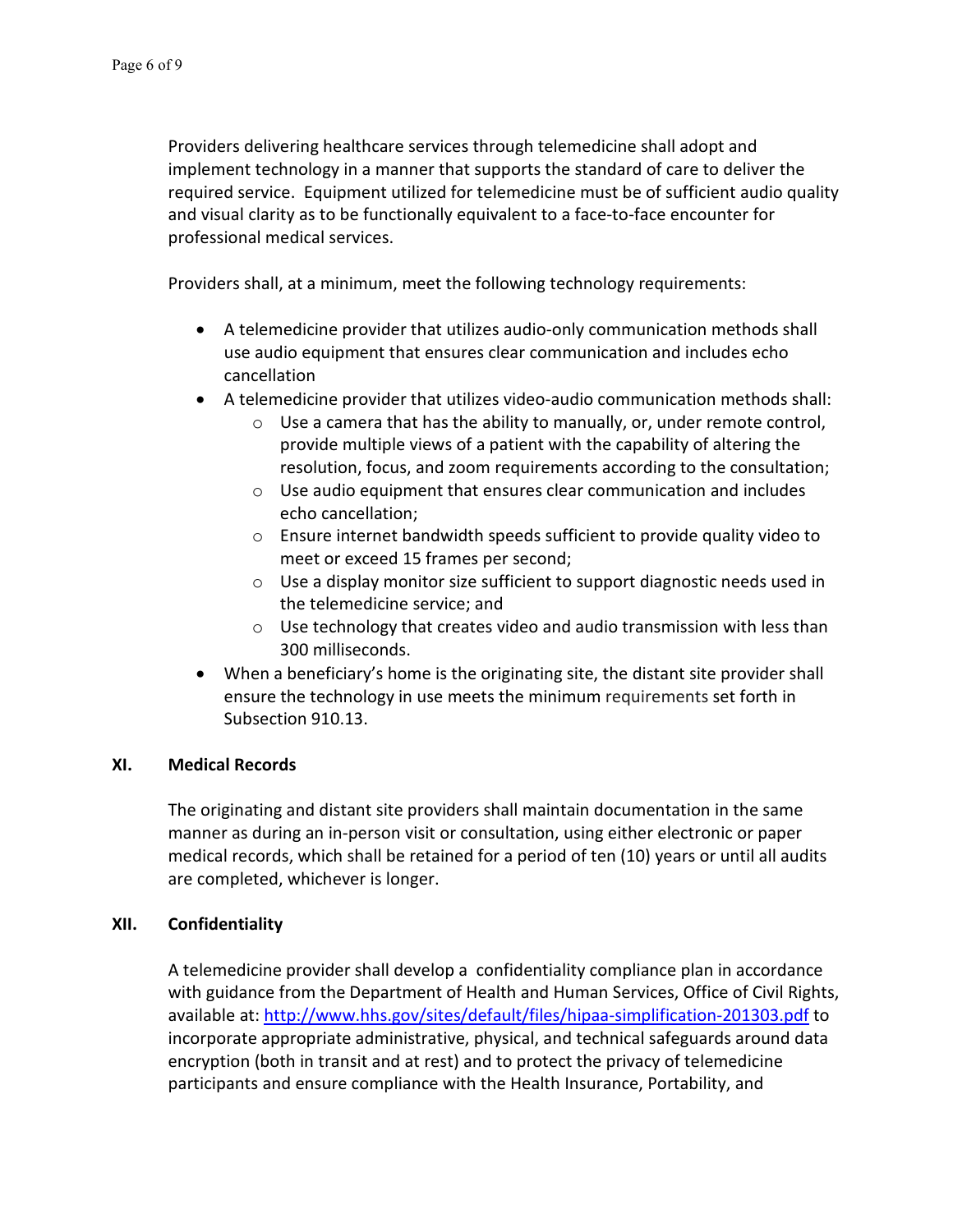Accountability Act of 1996 and the Health Information Technology for Economic and Clinical Health Act of 2009.

#### **XIII. Telemedicine Program Evaluation Survey**

As a condition of participation, Medicaid providers delivering services via telemedicine will be required to respond to requests for information in the form of a telemedicine program evaluation survey from the Department of Health Care Finance. Effective 2017, DHCF shall send the survey to providers no more than once every three (3) months via email or regular US mail. A provider shall have thirty (30) calendar days to respond to the survey via email or regular US mail. The survey aims to evaluate the utilization of telemedicine services among the Medicaid beneficiaries.

#### **XIV. Definitions**

Bandwidth: A measure of the amount of data that can be transmitted at once through a communication conduit.

Data Encryption: The conversion of electronic data into another form which cannot be easily understood by anyone except authorized parties.

Designee: A person designated by the provider based on the person's clinical or administrative qualification to facilitate the delivery of health services by way of telemedicine at the originating site.

Distant Site: The remote setting of the eligible Medicaid provider who may furnish a healthcare service via a telecommunications system.

**Echo Cancellation:** A process which removes unwanted echoes from the signal on an audio and video telecommunications system.

Facility Fee: An add-on payment to a provider for the use of their facility for telemedicine.

Incomplete Service: A clinical service that is not full rendered, including but not limited to technical interruptions or other interruptions leading to the partial delivery of care.

Originating Site: The setting where an eligible Medicaid beneficiary is located at the time the healthcare service furnished via a telecommunications system occurs.

Primary Support Professional: An individual designated by the school to provide supervisory services for medically necessary services. Examples of who might fulfill this function include paraprofessionals, classroom teachers, resource room staff, library media specialists, any other certified or classified school staff members.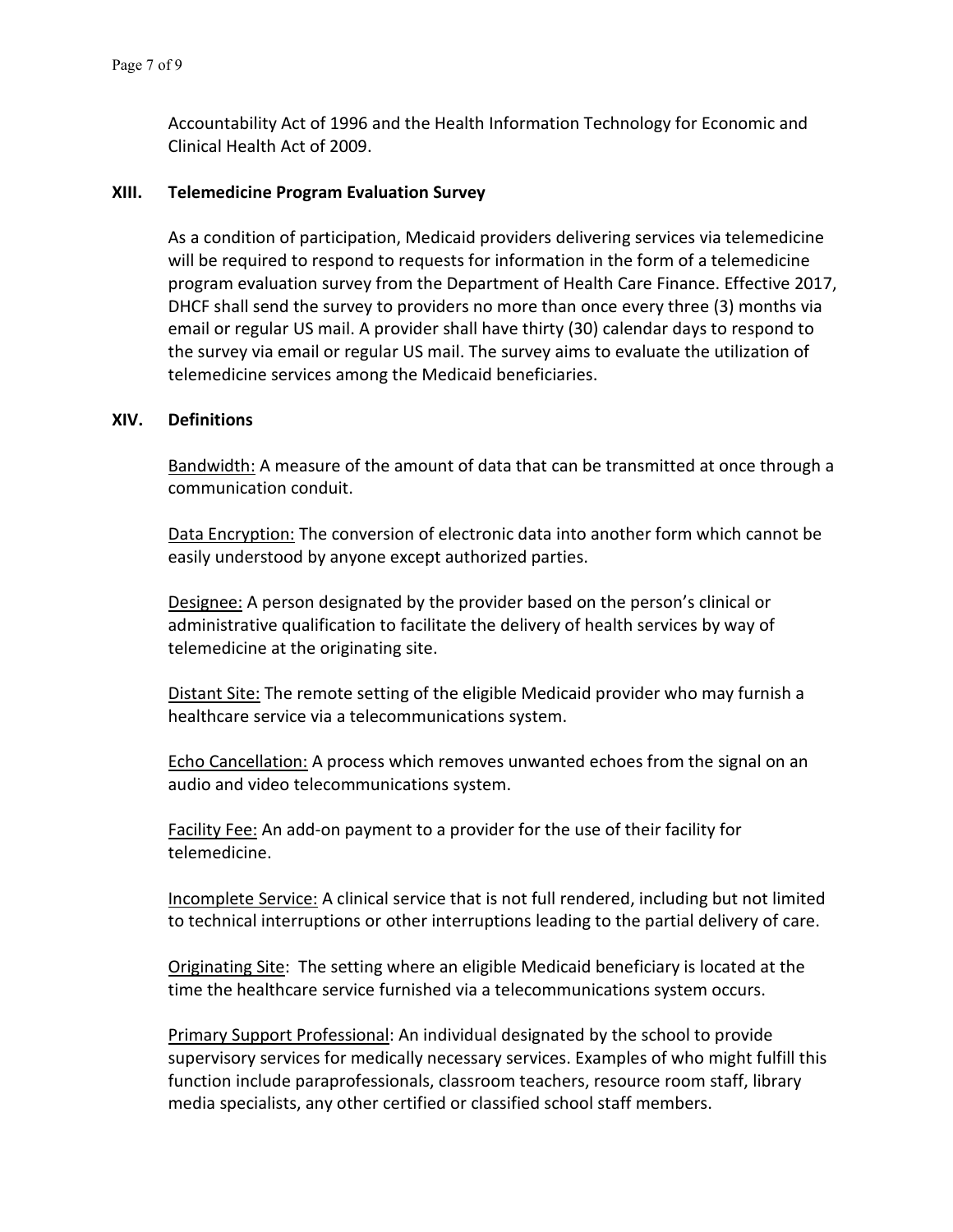Remote Patient Monitoring: A digital technology that collects medical and/or health data from individuals in one location and electronically transmits that information securely to healthcare providers in a different location for assessment and recommendations.

Store and Forward: A technology that allows for the electronic transmission of medical information, such as digital images, documents, and pre-recorded videos through secure email transmission.

Supervisory Services: The oversight of services delivered via telemedicine by a primary support professional at the originating site.

Transaction Fee: An add-on payment to a provider for delivering a service via telemedicine.